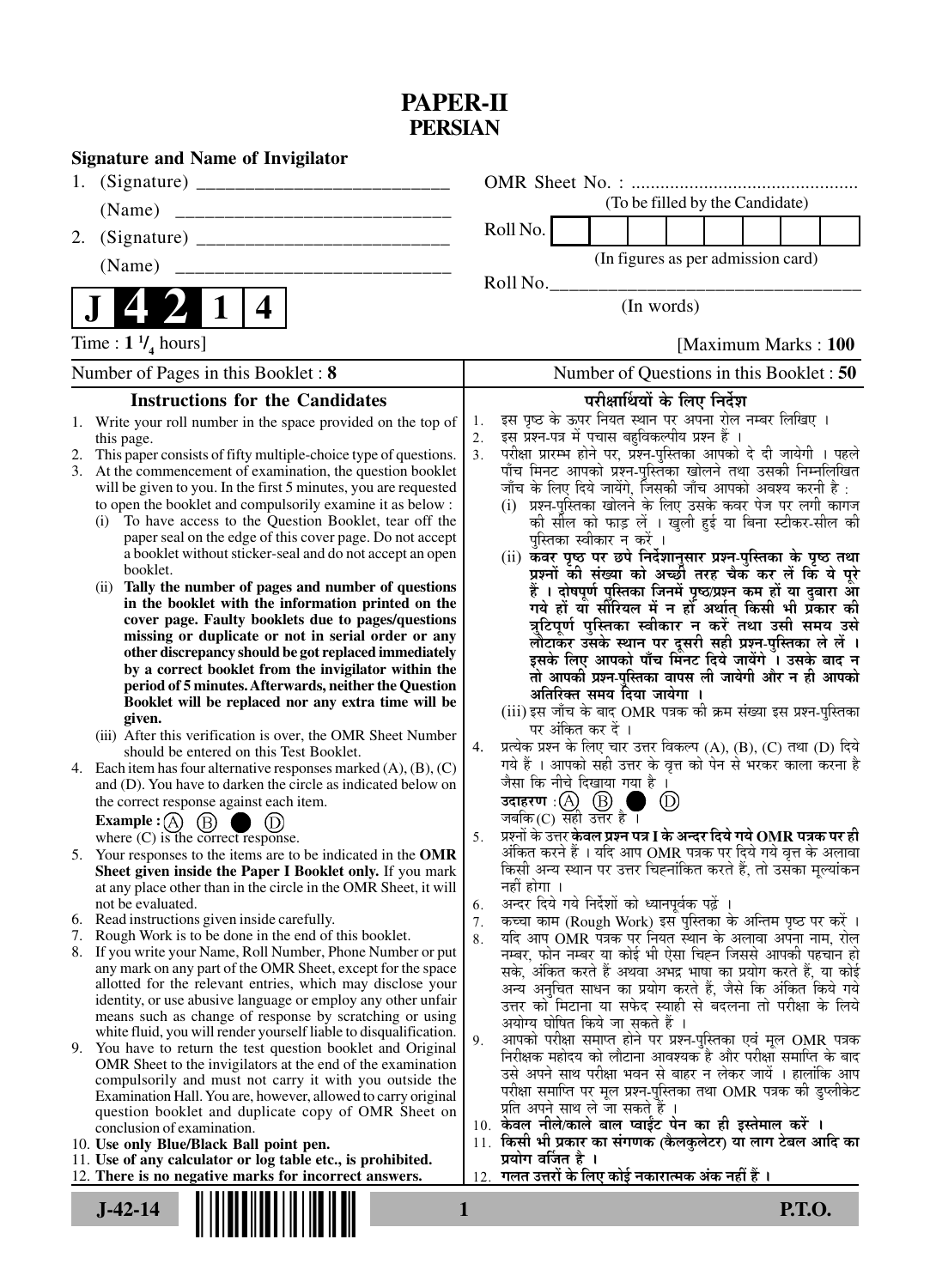## **PERSIAN PAPER-II**

Note: This paper contains fifty (50) objective type questions, each question carrying two (2) marks. Attempt all the questions.

 $\vec{r}$  is written in 1.

- $(A)$  کیہلوی
- فارسی باستان (B)
- $(C)$  فارسی دری
- $(D)$   $(i, j)$
- $2.$ Which language was used during the Sassanion period
	- $(A)$   $($
	- (B)  $\mathcal{L}$
	- $(C)$   $\mathcal{J}\cup\mathcal{J}$
	- $(D)$  بیلوی
- $\overline{3}$ . Panchatantra was translated at the instance of
	- محمود غزنوی (A)
	- انو شیروان (B)
	- $(C)$   $\sqrt{2}$
	- ھخامنش (D)
- $\overline{4}$ . Achaemanian inscriptions are inscribed on
	- تخته گلی (A)  $(B)$   $\sim$ یوب (D) سنگ (C)

این ورقهٔ امتحان دارای **پنجاه** پرسش است۔ بارم حر پرسش **دو (2**) است۔ پاسخ حم<sub>ع</sub>ہ پرسش حا را بدھید۔ 5. تختِ جمشید<br>شیراز (A)<br>شیران (B)<br>اصفہان (B)<br>مشہد<br>(C) گرگان (D)

- 
- 6.  $\sqrt{2}$  was attached to the court of
	- $(A)$  طاھريان
	- $(B)$  نَرْنُويان
	- ىيامانيان (C)
	- اشكانيان (D)
- $7.$ Gauja, the birth place of Nizami, is situated in
	- ازبکستان (A)
	- .<br>تر کمنستان (B)
	- آذربایجان (C)
	- تاجيڪستان (D)
- 8. Imam Raza is buried at
	- $(A)$  تہران
	- $(B)$  شہر
	- $(C)$  یل
	- شمراز (D)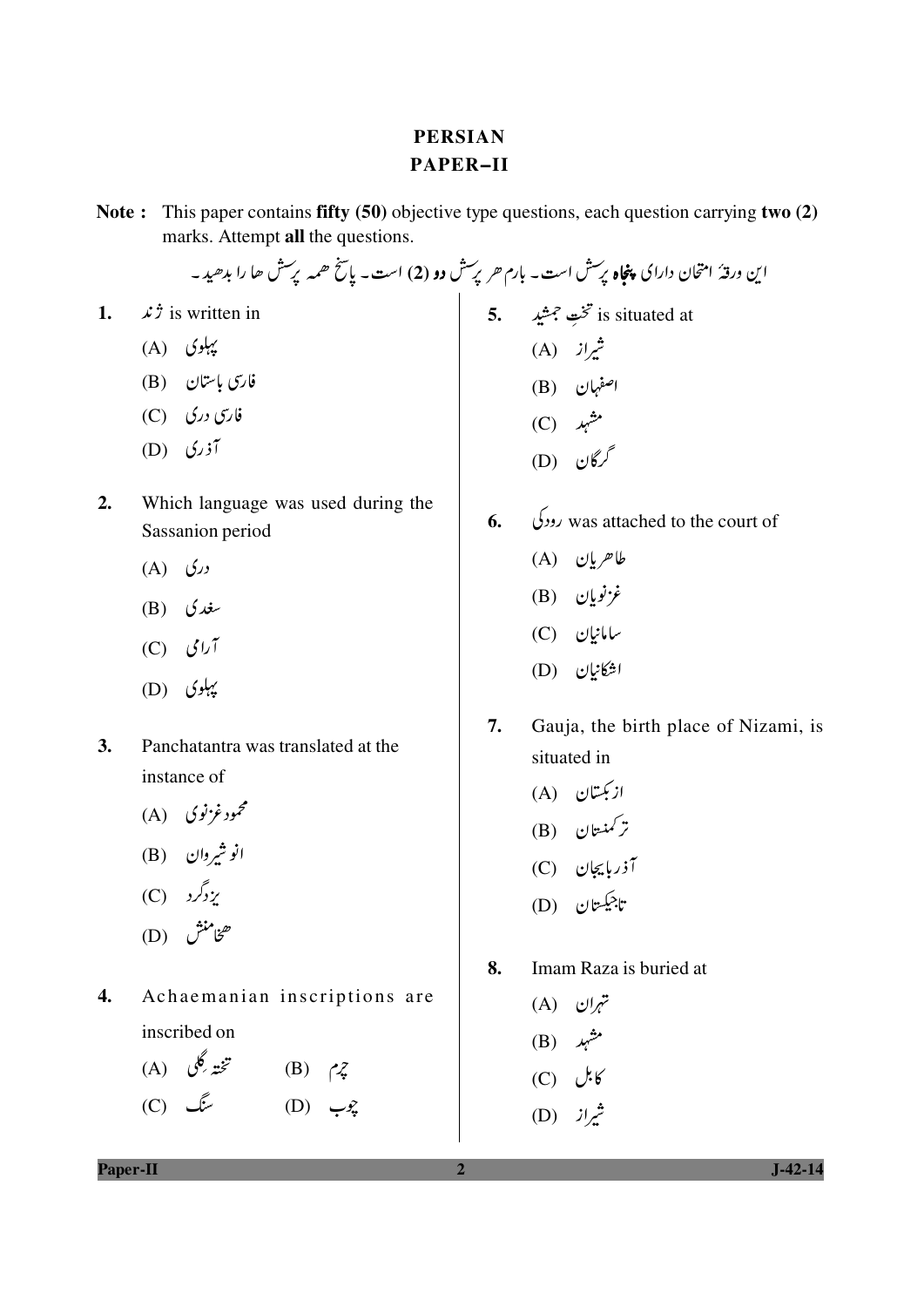9. dedicated this mathnavi to

حسام الدين حلي (A) (B) تثمن تبريز  $(C)$  پدید خود  $(D)$  کیا ولد

10. Which mount in associated with  $\sim$ بن صاح

- هندوش (B) البرز (A)
- الموت (D) حِماليا (C)
- 11. نعمت خان عالی I1. was in the court of شاھج<sub>ي</sub>ان (A)
	- اورنگزیب (B)
	- ھايون (C)
	- قطب شاہ (D)
- 12. is influenced by خافظ شیراز
	- خواجوی کرمانی (A)
	- (B) الدين اصفهاني (B)
	- فردوسی طوی (C)
	- $(D)$  كنصري
- $(A)$  للجوقي ھا $\mathcal{A}$ 
	- خوارزمشاھيان (B)
	- بیامانی جا (C)
	- $(D)$  غزنویان
- آفاقها گردیده ام مهر تبان ورزیده ام F14. بسیار خوبان دیده ام امّا تو چیز دیگری This couplet is in (A)  $\zeta$  :  $\frac{1}{2}$  %. بحري<sup>ل مثمن مخ</sup>بون (B)
	- بحررجزمثمن سالم (C)
	- $(D)$  (D)
- 15. Which figure of speech is employed in this couplet? <sup>حس</sup>ن تو را با مەسنجىدم بەمىزان خ<u>يا</u>ل ماه رفته بر فلک اما تو ماندی بر زمین تجنيس تام (A) م اعات النظير (B) تضاد (C) حس**ن تغ**ليل (D)
- 16. *(* $\sigma$ */ات* is situated in
	- افغانستان (A)
	- $(B)$  ابران
	- تاجيڪستان (C)
	- ازبکتان (D)
- (A) المال آباد (B) کابل  $\mathcal{C}$ (C)  $\dot{\mathbf{y}}^{\star}$ ، خُزنین (D) مشہد

**Paper-II** 

 $J-42-14$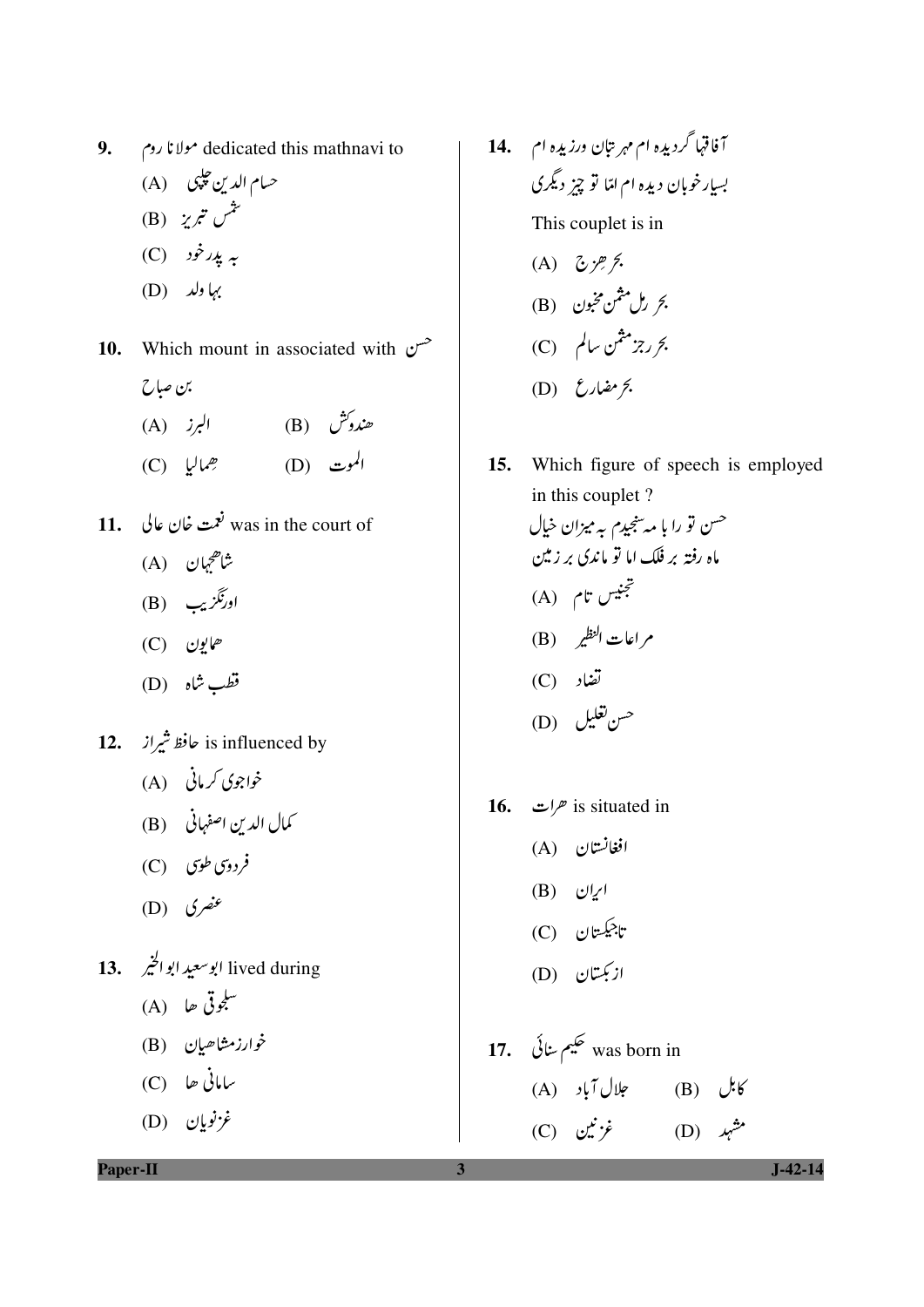- 18. was attached to جما نگیر (A) ظفرخان ا<sup>حسن</sup> (B) غان غانان (C) آصف خان (D)
- 19. A board of translators was established by
	- شاھح<sub>ی</sub>ان (A)
	- قلي قطب شاه (B)
	- شاهنشاه اکبر (C)
	- اورنگ زیب (D)
- Comparative Study of Religions is the 20. subject matter of
	- اسرارالتوحيد (A)
	- راحة الصدور (B)
	-
	- دبستان م*ذ*اھب (D)
- 21.  $\frac{1}{2}$ was a title given to
	- مسئول آ<sup>ه</sup>نپر خانه (A)
	- رئیس بخش نامہ نگاری (B)
	- مدىر كىّابخانە (C)
	- مسئول دارای شاهی (D)
- خوشترآن باشد كه سرِّ دلبران 22. گفته آید در حدیث دیگران was composed by
	- $(A)$   $\partial$
	- $(B)$   $\sim$ ولانا روم
	- $(C)$   $\bigcup_{\mathbf{x}}$
	- کلیم کاشانی (D)
- is composed in the form دولرانی، خضرخان . 23. of مثنوی (A)
	- (B) مسدّ  $(C)$   $\mathcal{L}^{\mathcal{Z}}$
	- (D)  $\mathcal{L}^2$
- **24.** is the Persian translation of (A) سیابھارت (B) ليبتا  $(C)$  راماین اپنشد حا (D)
- فرھنگ رشیدی (A) فرھنگِ جہائگری (B) 2اغ ھدايت (D)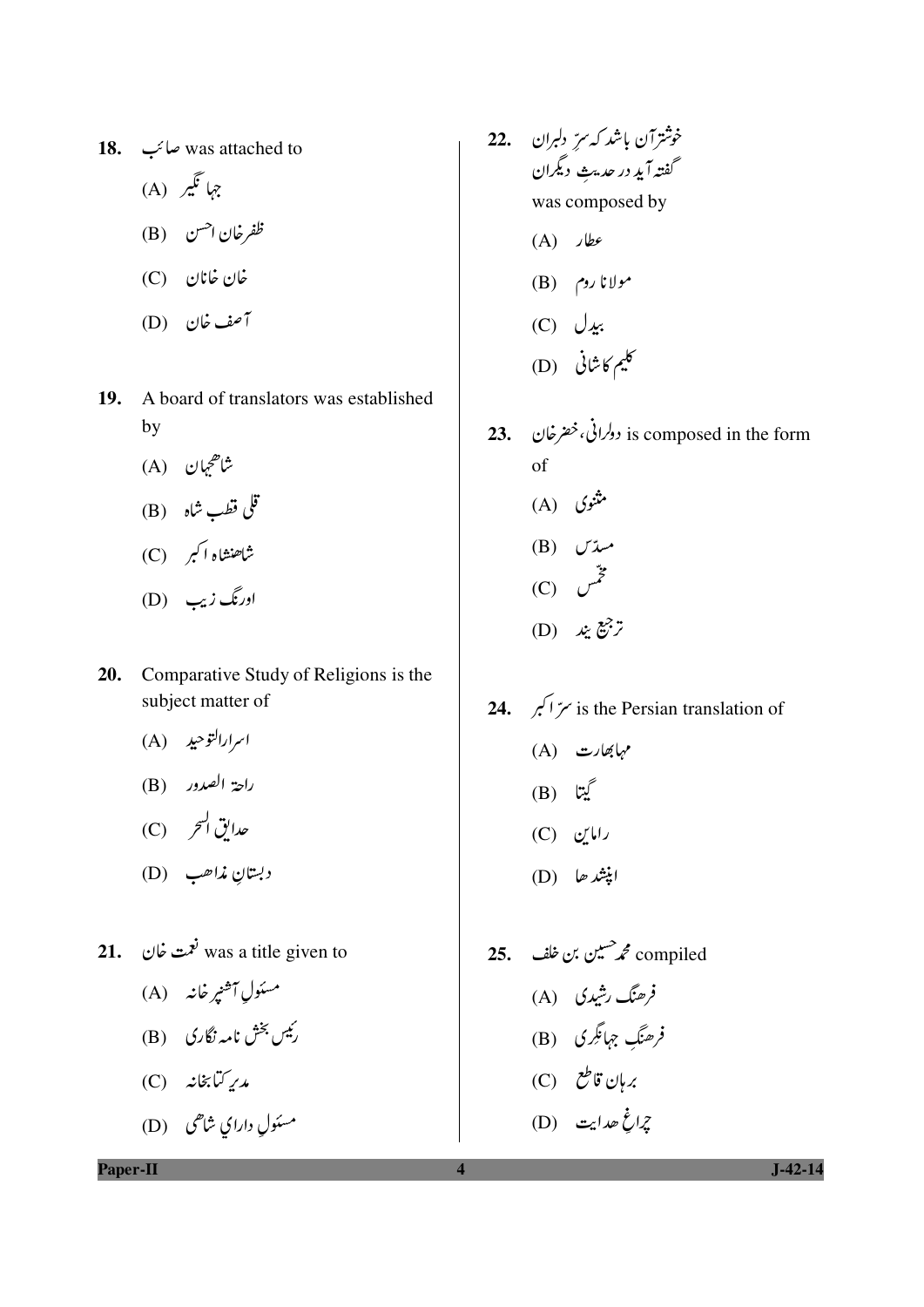- 26. خہوری ترشیزی کا 26.
	- دربار قطب شاهی (A)
	- دربار عادل شاھی (B)
	- دربار برید شاهی (C)
	- دربار تيموريان ھند (D)
- 27. فتوح السلاطين 27. فتوح السلاطين جمال الدين مانسري (A)
	- حسن نظامی (B)
	- یٹمیں سراج (C)
	- (D)  $\omega$
- - سی<sub>ر</sub> وردی (A)
	- قادری (B)
	- $(C)$  چشق
	- .<br>نقشندی (D)
- hails from بوعلى شاه قلندر 29.
	- $(A)$  حصار
	- ھانسی (B)
	- سونې پټ (C)
	- ياني *پت* (D)
- 30. Amir Khusrau's book in prose is
	- دول رانی وخصرخان (A) اعجاز خسروی (B) قران السعد ين (C) (D)  $\pi z$
- 31.  $\dot{\mathcal{J}}$   $\ddot{\mathcal{J}}$  is the representative of سبک ھندی (A) سبک بازگشت (B)
	- سبک عراقی (C)
	- سبک جدید (D)
- 32. وستو of Ghalib deals with
	- ادضاع معاصر (A) تاريخ تيموريانِ ھندي (B)
	-
	- $(D)$  سفرنامهر
- is a poem by ہیں چہ باید کردای اقوام شرق . .33 علامہ اقبال (A)  $(B)$  نالب  $(C)$  تسر تی (D)  $\dot{\mathcal{G}}$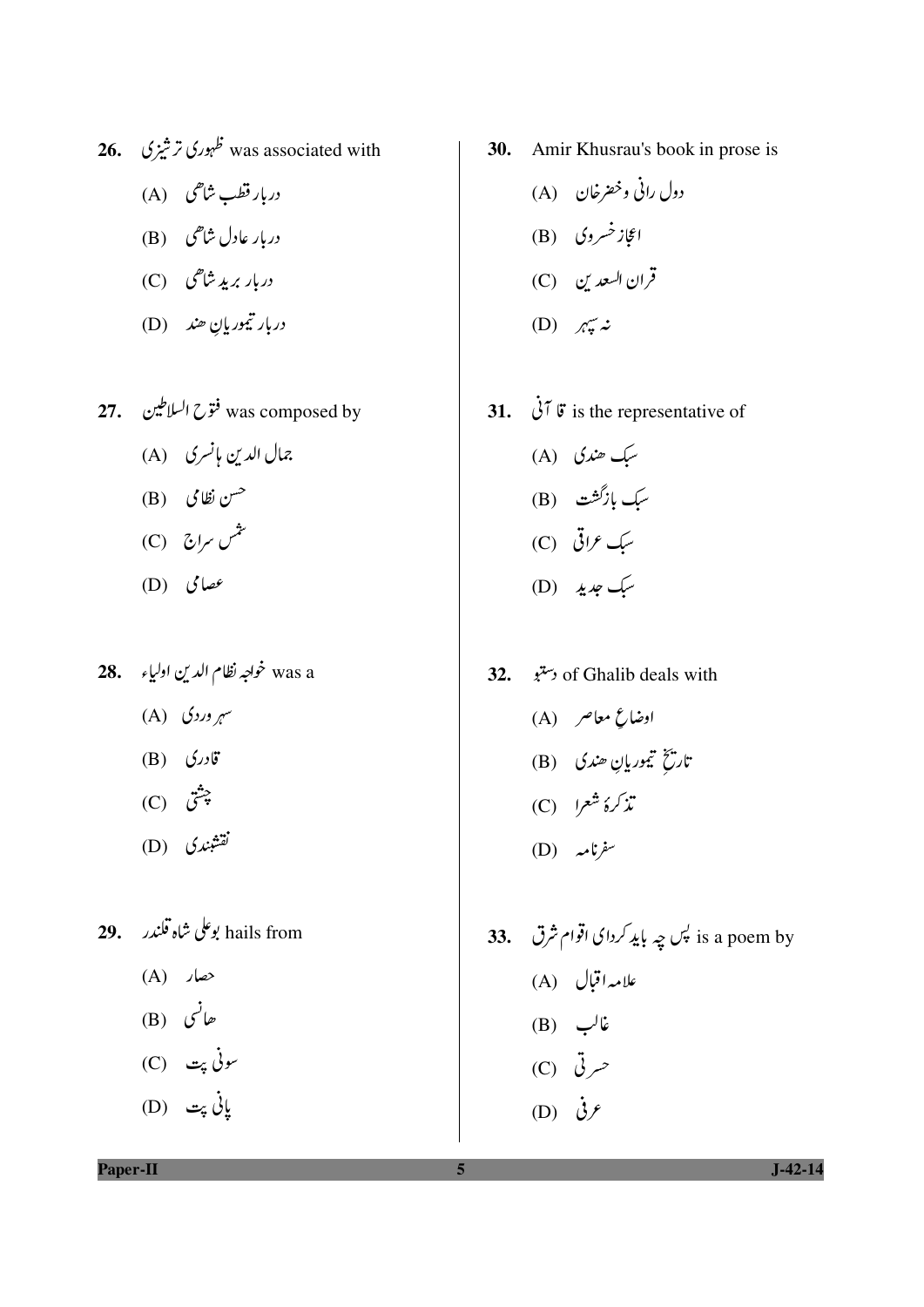$(A)$  گقق  $(B)$  ثاع افسانەنویس (C) فرھنگ نویس (D)

is published from سفينۂ خوشگو . 35.  $(A)$  يتا  $(B)$   $\mathcal{C}$ 

- $(C)$  لاهور
- بدايون (D)
- Salar Jung Museum is situated at 36.
	- اورنگ آباد (A)
	- $(B)$   $\ddot{\omega}$
	- حيدرآباد (C)
	- سکندرآباد (D)
- is مثتوى عرفان 37. The author of
	- (A)  $\bigcup$   $\mathcal{L}$
	- (B)  $\pi^6$
	- (C) نظہوری
	- نظیری (D)
- 38. Academy in Perisan stands for
- ىبازمان ساسى (A) فرهنگستان (B)  $(C)$  دبستان کودکستان (D) is in شابه دانشگاه رفته بودید . 39. ماضی استمراری (A) ماضي قريب (B) ماضي بعيد (C) مىتىقېل (D)
- is a work by سخنوران ایران درعصر حاضر **40.** دکتر محم*د*اسحاق (A) على اصغر حكمت (B) بہار مشہدی (C) منيب الرحمان (D)
- 41. Mohd. Qazvini was a
- رياضي دان (A)  $(B)$   $\hat{z}$ فیلسوف (C)  $(D)$   $\ddot{c}$ 42. ندہ بہ گور  $i$ s افسانه (A) ريخ<br>ساب تاريخ (B) ر<br>ساب نجوم (C)
	- کتاب رماضی (D)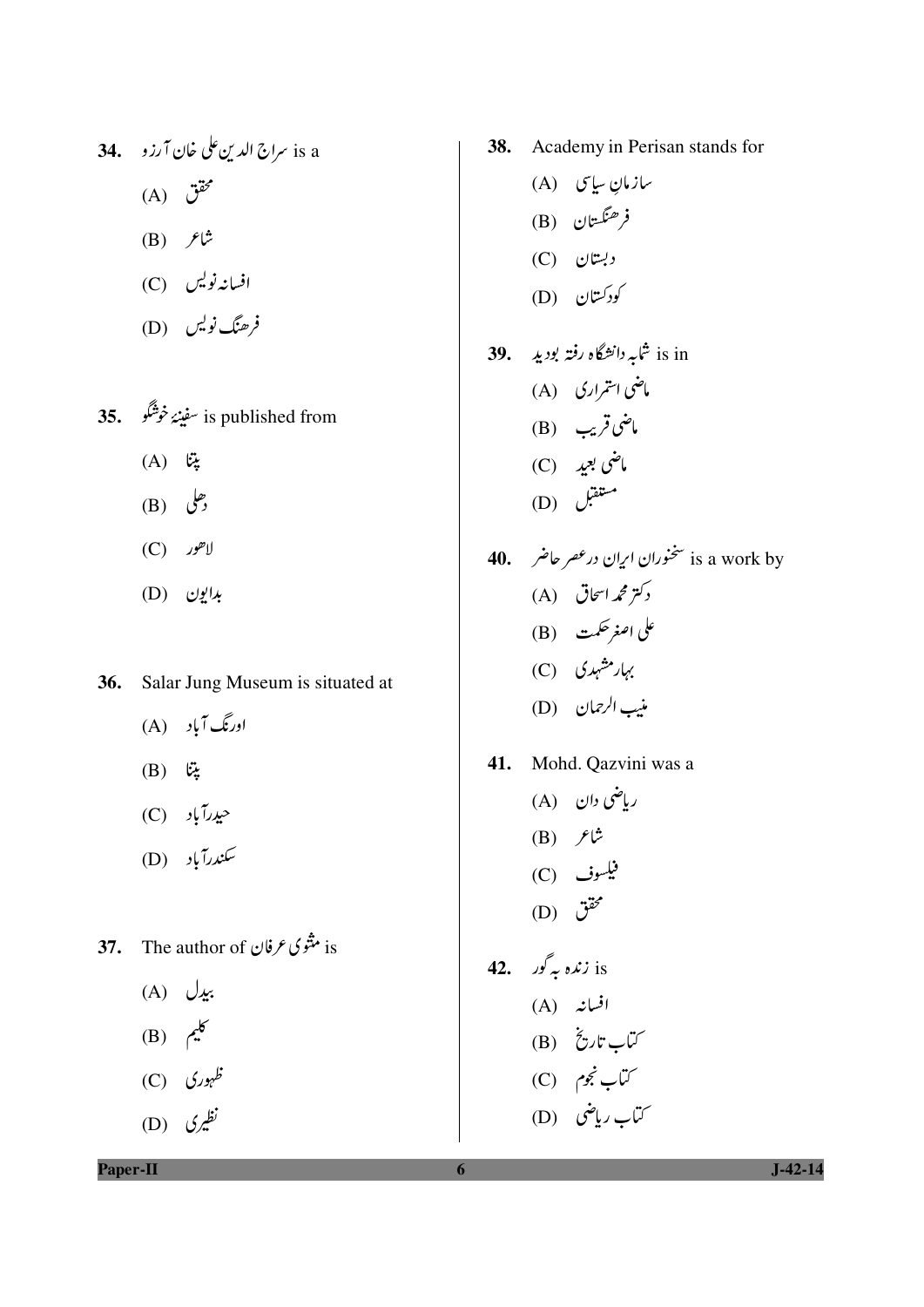- 43. گوهرمراد 43. تذکرہ نگار (A) رباعی سرا (B) درام نویس (C)  $(D)$   $\mathcal{F}^{\updownarrow}$
- 44. فَانِ نِيابِوشَنِينَ is regarded as the founder of شعرمنثور (A) شعرآزاد (B) شعرموج نو (C)
	- (D) شعرنو
- 45. از صباتا نیا is by
	- يم آرين يور)<br>سمجي آرين يور) محمه على افغاني (B)
	-
	- رکتر محقق (C)
	- جمالزاده (D)
- is the author of نظام الاسلام کرمانی . 46. شاعرآبينه حا (A)
	- سبک شاسی (B)
	- تاریخ بیداری ایرانیان (C)
	- سک خراسانی (D)
- 47. Oil refinery in Persian is
	- آزمایشگاه (A)
	- پالايشگاه (B)
	- آرايش گاه (C)
	- تربي**ت گاه** (D)
- **48.**  $\omega$  is the title of the collection of poems by علی اکبر (A)
	- $(B)$  نادر نادریور
	- نيايو شج<br>نيايو شج فروغ فرخ زاد (D)
- is a آفای احمد منزوی . **49** فہرست نویس (A) افسانەنویس (B) درام نویس (C)  $(D)$   $\mathcal{F}^{\uparrow}$
- was published حبل المتين The newspaper 50. from  $(A)$   $U=6$  $(B)$  نم
	- $(C)$   $\bigcup_{i=1}^{\infty}$
	- (D) کلکته

Paper-II